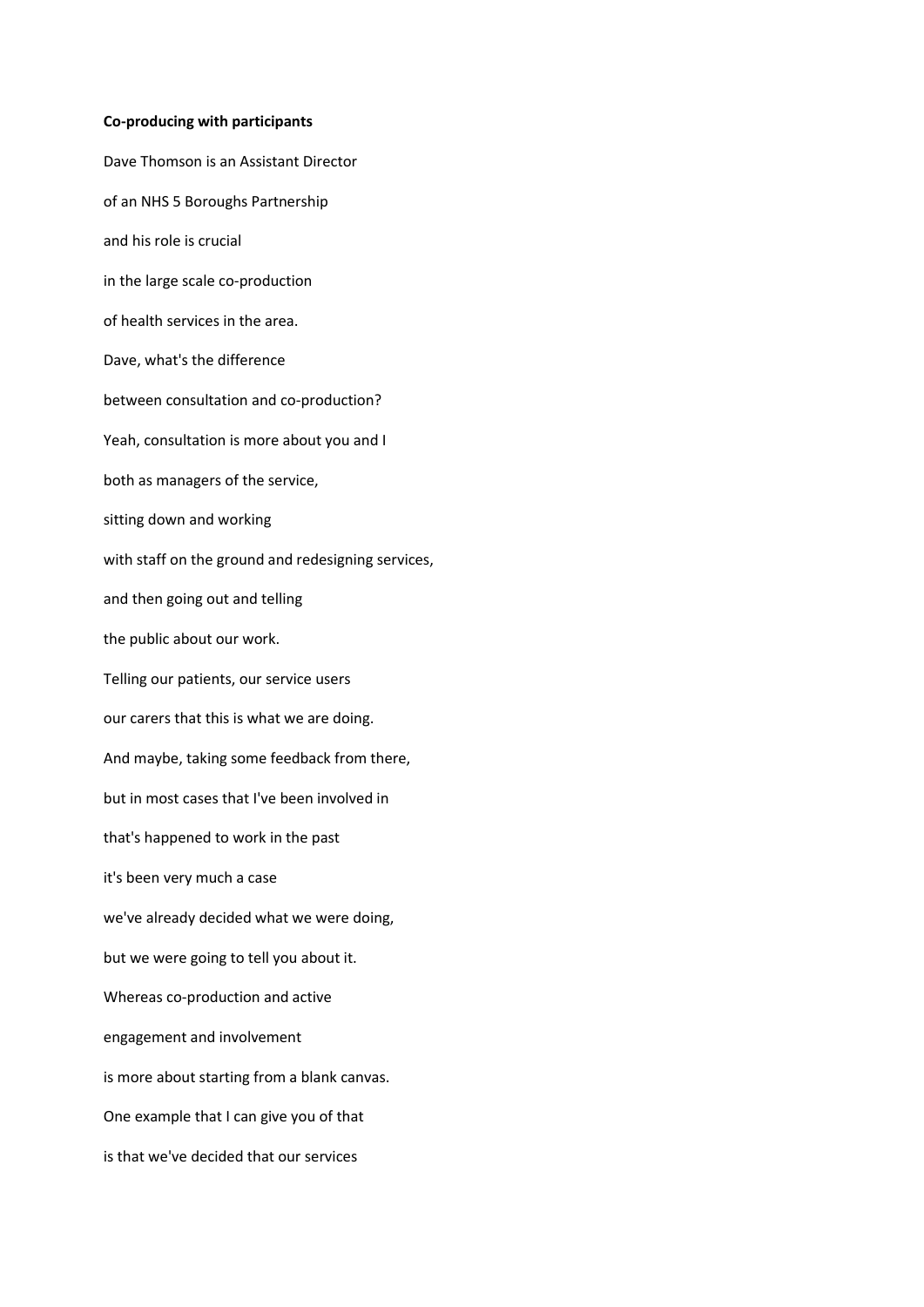that we provide in one of our areas, it's not to the standard at which we would want so, we've decided to actually build a brand, new 25 million pound investment, into a new patient facility. And now we've set up separate engagement streams for members, we call them members; service users, carers, patients, and then, there is a staff engagement group, as well. And the whole idea there is actually sort of to work with them, to find out what does work, what doesn't work, what would you like to see in the standards going forward. It's about working together. I mean, certainly the reason why we have two separate engagement streams is because sometimes our service users, our carers, don't necessarily need to speak about the sluice room or the facilities that are in, let's say for instance, the medical areas. But equally, is giving them an opportunity to come together as well, from time to time, to look at the facilities. Because sometimes they might want to talk about things individually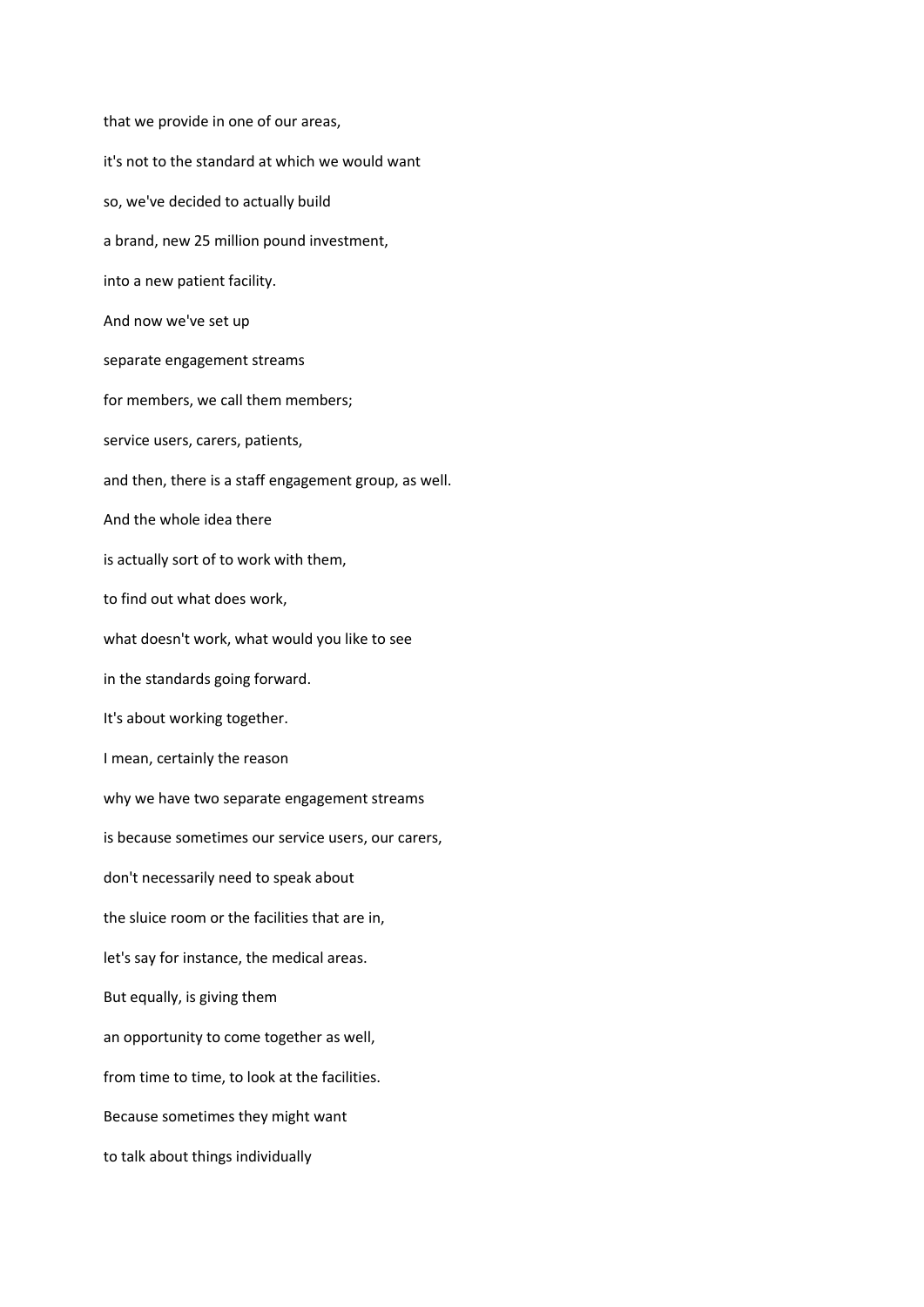but then they want to put them together. And what we have done, we've come with a meeting where once a month, myself, my colleagues from the members engagement side, and we've got another assistant director who looks at community engagement, this is from stakeholders, from partners, it could be Citizen Advice Bureau, Job Centre Plus, the local authority, whole range of third sector organisations. And then the three of us get together and we share what's been talked about and what's been suggested and requested and we put that together into a brief that then informs the design. And we share that between each of the members groups, so that they all of them understand what's been said by the other groups. Is there ever conflict? Yes, there is. Because I mean, certainly, service users might ask for a certain type of bed, if it's an in-patient ward we're looking at here